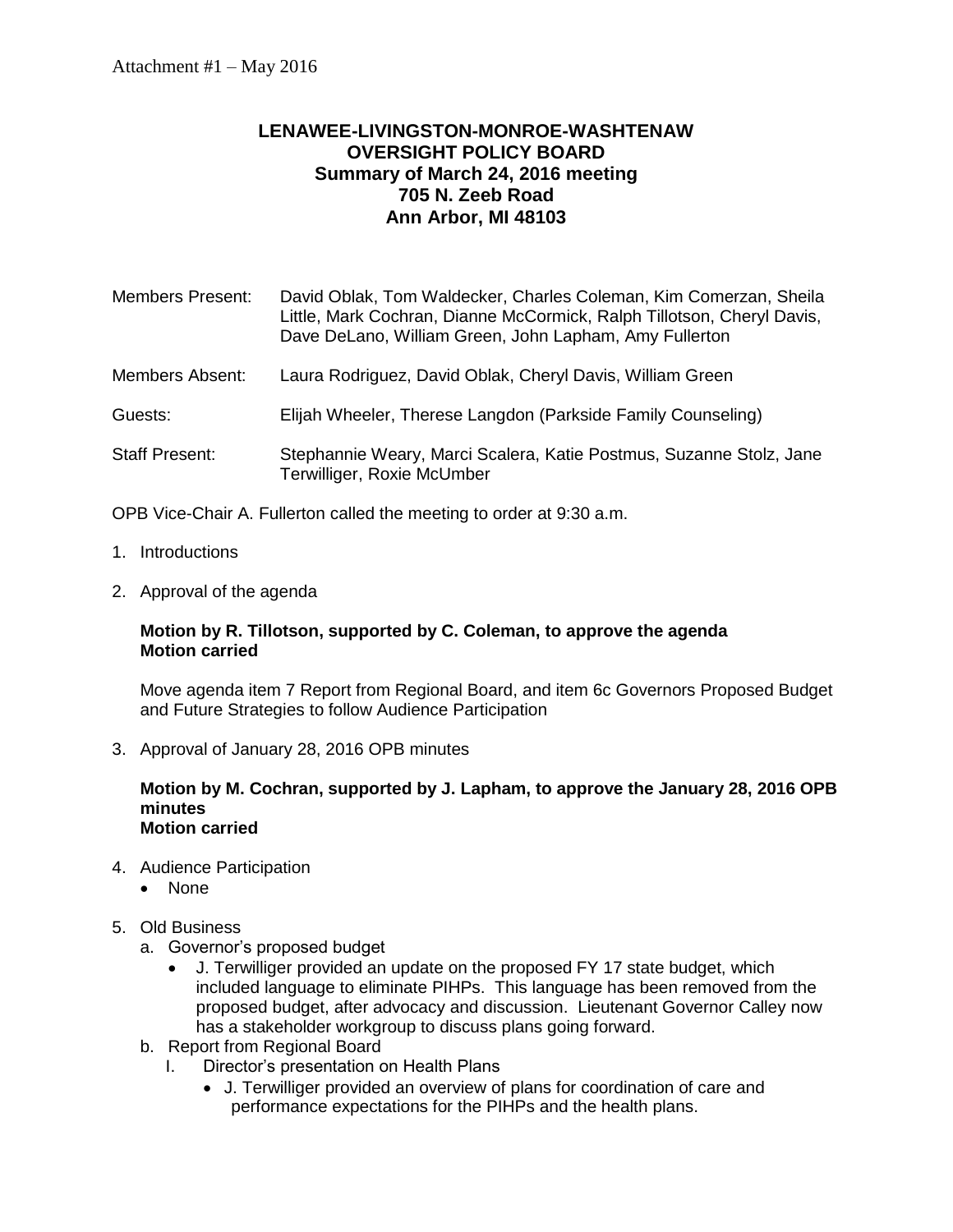- c. CMHPSM Regional SUD Financial Report
	- S. Stolz presented the SUD financial status.
- d. Treatment RFI
	- M. Scalera reviewed the draft treatment RFI.
	- The RFI will be posted on the RFI web site and a state web site.
	- OPB members want the RFI to be clear that a response to the RFI is required in order to be eligible for any resulting the RFP.
	- T. Waldecker noted that the timeline might be too tight, and suggested a save-thedate be sent for the informational conference.

#### **Motion by T. Waldecker, supported by J. Lapham, to approve the RFI posting, giving providers 2 weeks' noticed of the informational conference. Motion carried**

- e. Bylaws Review
	- OPB members would like to enhance language in section E.2 to state that board will review attendance in cases of 3 consecutive absences, to consider action steps, if necessary.
	- M. Scalera will update the bylaws and bring back to OPB for approval to recommend to the Regional Board for final approval.

### 6. New Business

- a. New CFR 42
- M. Scalera reported on proposed changes to CFR 42 (protection of confidentiality) b. Presentation: Parkside Family Counseling
	- T. Langdon provided an overview of her agency.
	- The agency's license is up for renewal, and it's OPB's responsibility to forward any comments re: the agency, to the state.
- c. Recovery Community Organization funding request
	- M. Scalera provided an overview on Real Michigan, which is requesting funding.
	- If OPB decides to fund the training initiative, M. Scalera would like to invite a participant from each of the 4 counties.
	- If approved, block grant funds would cover this funding.
	- The initiative is for training for advocacy.

#### **Motion by T. Waldecker, supported by M. Cochran, to approve funding for statewide training academy for Recovery Community Organizations (RCO) Motion carried**

- 7. SUD Director Updates
	- a. Women's Specialty program {Att. #8}
		- M. Scalera provided an update on expanded services.
		- Monroe has developed a women's-specific program.
	- b. PA2 Updates {Att. #9}
		- M. Scalera provided a written report.
	- c. Budget amendment program changes to shift funding streams
		- SUD staff is working to shift some awards away from PA2 to block grants in order to ensure block grant spending.
	- d. Naloxone update
		- Naloxone is present in all 4 counties, and local trainings are going on.
	- e. Strategic Planning Retreat